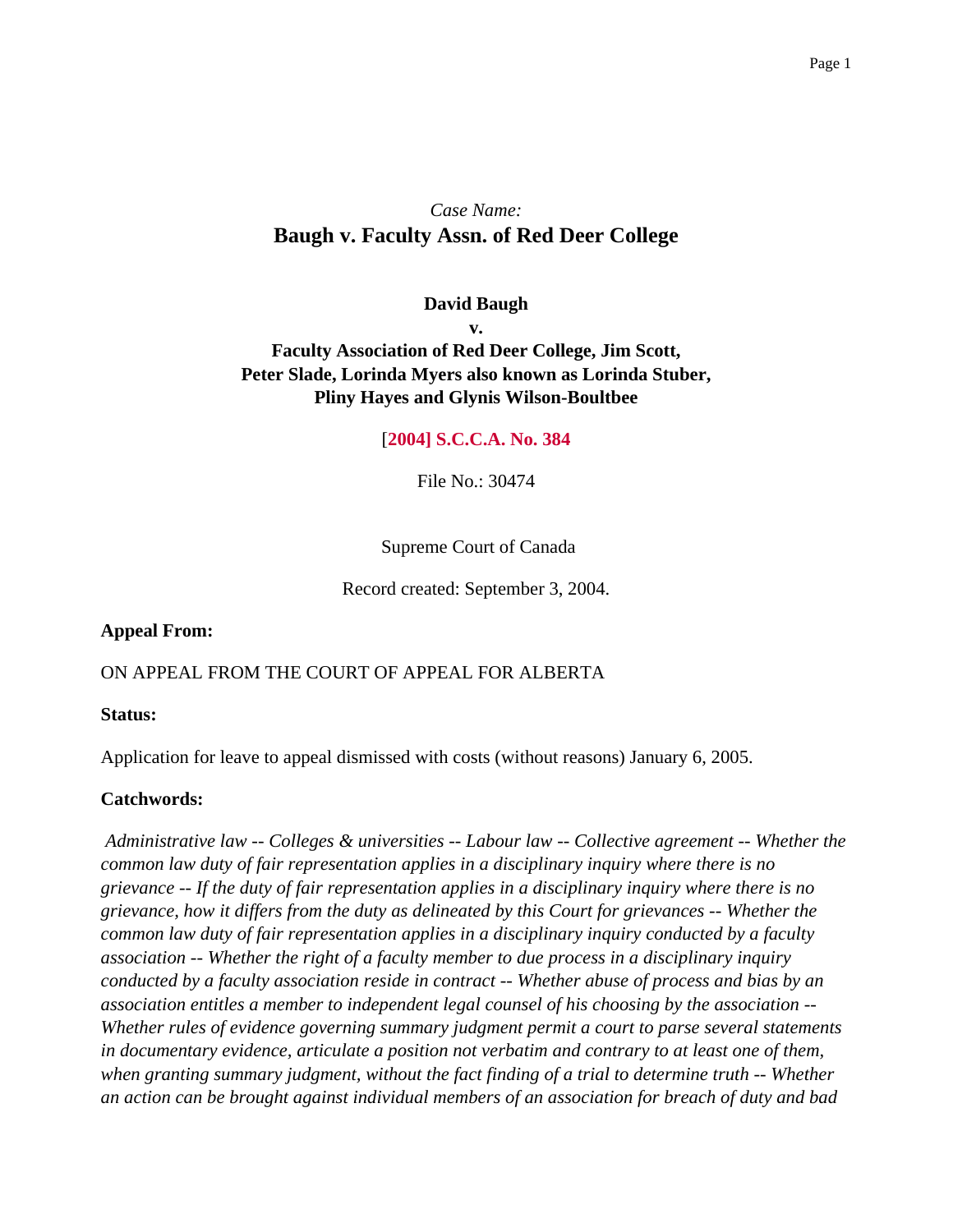*faith.*

#### **Counsel:**

David Baugh, for the motion. Simon Renouf, Q.C. (Simon Renouf Professional Corporation), contra.

#### **Chronology:**

1. Motion to extend the time in which to serve and file the leave application granted September 3, 2004. Before: Fish J. S.C.C. Bulletin, 2004, p. 1363.

UPON APPLICATION by the applicant for an order extending the time to serve and file an application for leave to appeal to October 8, 2004;

AND HAVING READ the material filed;

#### IT IS HEREBY ORDERED THAT:

The motion for an order extending the time to serve and file an application for leave to appeal to October 8, 2004, is granted.

2. Application for leave to appeal:

FILED: October 7, 2004. S.C.C. Bulletin, 2004, p. 1541. SUBMITTED TO THE COURT: November 29, 2004. S.C.C. Bulletin, 2004, p. 1835. DISMISSED WITH COSTS: January 6, 2005 (without reasons). S.C.C. Bulletin, 2005, p. 13. Before: Major, Fish and Abella JJ.

**Procedural History:**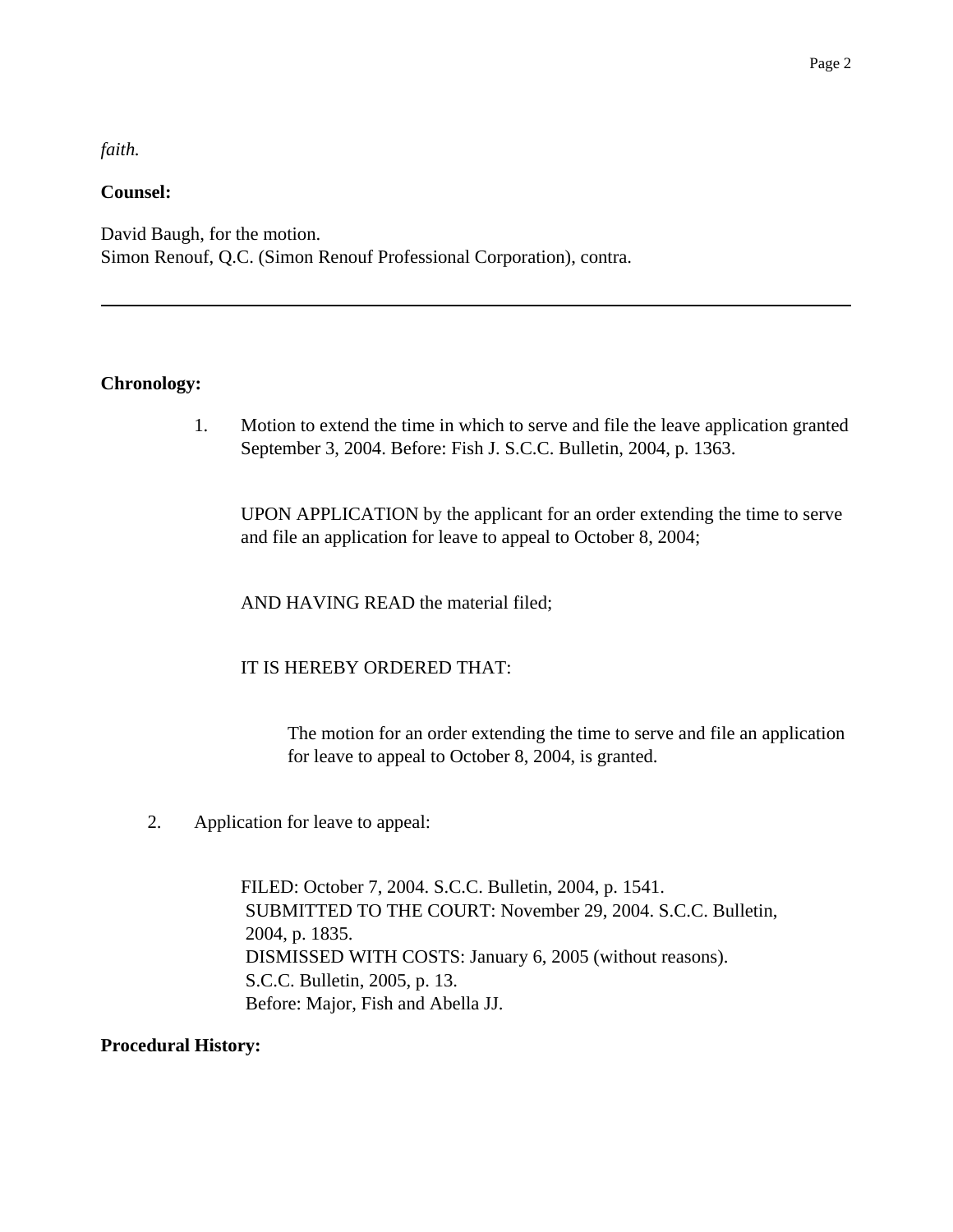Judgment at first instance: Respondent's motion for summary judgment granted; Applicant's allegation of defamation dismissed. Court of Queen's Bench of Alberta, Lutz J., April 10, 2003.

Judgment on appeal: Appeal dismissed. Alberta Court of Appeal, Conrad, McFadyen and Russell JJ.A., May 20, 2004. [2004] A.J. No. 670.

ver/rpl/e/qljml